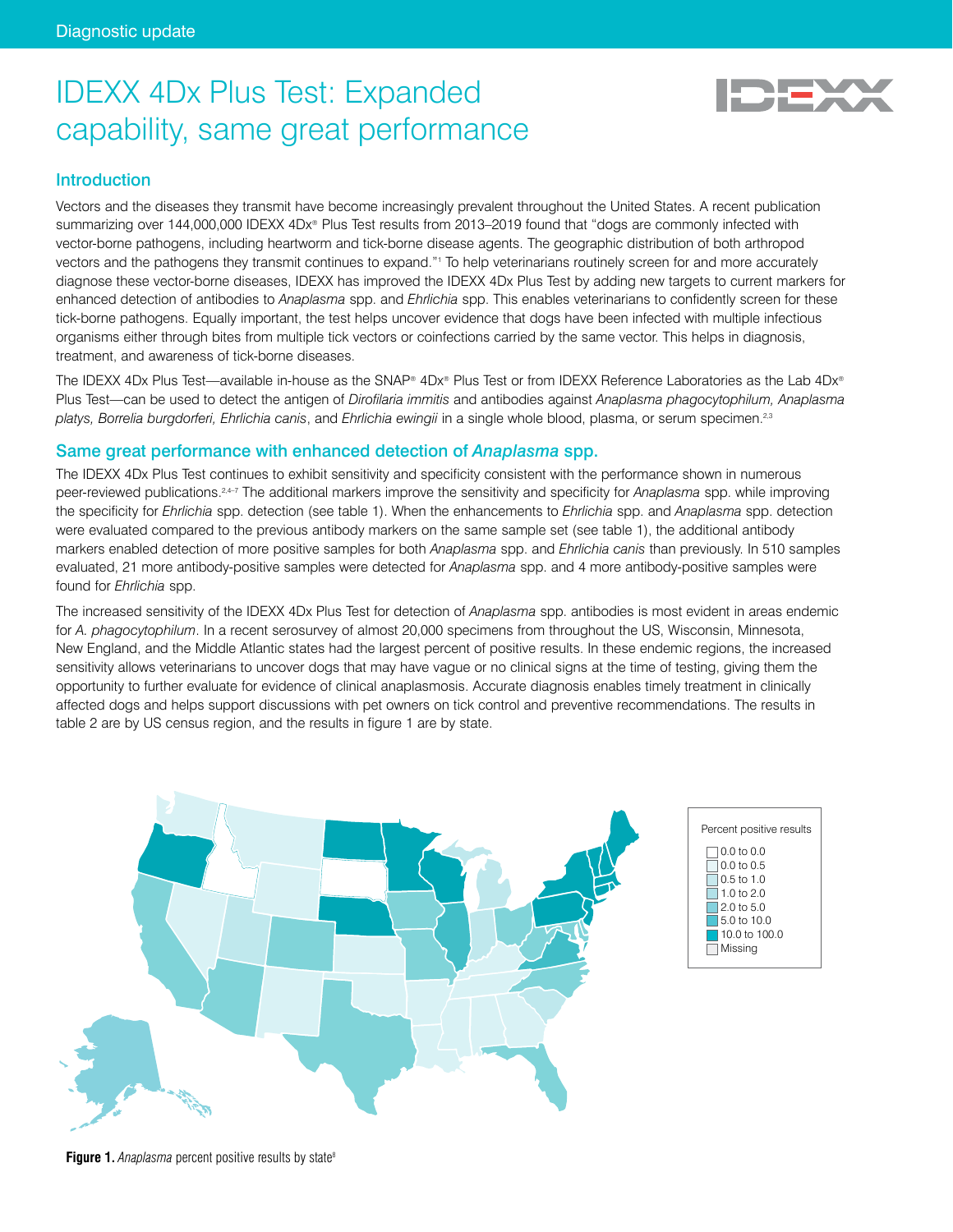Additionally, limited experimental infection data has suggested improved alignment with the IDEXX 4Dx Plus Test and PCR-positive dogs at the onset of clinical symptoms for postinfection detection of *E. canis*. Of the 6 dogs experimentally infected with *E. canis*, 3 dogs had detectable antibodies for *E. canis* that correlated with the onset of observable clinical signs and were PCR positive.<sup>8</sup> The remaining 3 dogs were antibody positive within 6 days following onset of clinical signs and PCR-positive results (figure 2). This gives veterinarians the potential for an earlier diagnosis in acutely ill dogs.

Further, the test continues to deliver consistent, accurate detection for *D. immitis* antigen and C<sub>6</sub> antibodies for *B. burgdorferi*, the causative agent for Lyme disease.

| Analyte                           | Reference<br>standard |           | <b>IDEXX 4Dx</b><br><b>Plus Test</b><br>result | <b>Total</b> | Sensitivity (95% CL) |
|-----------------------------------|-----------------------|-----------|------------------------------------------------|--------------|----------------------|
|                                   |                       | $\ddot{}$ |                                                |              | Specificity (95% CL) |
| Dirofilaria immitis <sup>a</sup>  | $+$                   | 48        | 1                                              | 49           | 98.0% (89.1%-99.9%)  |
|                                   |                       | $\Omega$  | 461                                            | 461          | 100.0% (99.2%-100%)  |
| Anaplasma spp.b                   | $+$                   | 80        | 5                                              | 85           | 94.1% (86.8%-98.1%)  |
|                                   |                       | 7         | 418                                            | 425          | 98.4% (96.6%-99.3%)  |
| Ehrlichia spp. <sup>c</sup>       | $+$                   | 99        | 7                                              | 106          | 93.4% (86.9%-97.3%)  |
|                                   |                       | 13        | 391                                            | 404          | 96.8% (94.6%-98.3%)  |
| Borrelia burgdorferi <sup>d</sup> | $+$                   | 21        | 1                                              | 22           | 95.5% (77.2%-99.9%)  |
|                                   |                       | 3         | 485                                            | 488          | 99.4% (98.2%-99.9%)  |

Table 1. Improved IDEXX 4Dx® Plus Test versus reference methods<sup>8</sup>

#### **Reference methods**

a. Necropsy or PetChek® Heartworm ELISA positive and PetChek Heartworm ELISA negative

b. *A. phagocytophilum* IFA and *Anaplasma* ELISA

c. *E.canis* IFA and *E. ewingii* ELISA 1 O 2021 IDEXX Laboratories, Inc. All rights reserved. Inc. All rights reserved. In all rights reserved. In all rights reserved. In all rights reserved. In all rights reserved. In all rights reserved. In all rights reserve

d. Lyme immunoblot and C6 ELISA

| <b>Census region</b> | <b>Census division</b> | Percent positive results (95% CI) |
|----------------------|------------------------|-----------------------------------|
|                      | East North Central     | $4.7\%$ (3.8–5.8)                 |
| Midwest              | Wisconsin              | 29.6% (22.9-37.1)                 |
|                      | West North Central     | $4.2\%$ (3.3–5.3)                 |
|                      | Minnesota              | 19.6% (15-24.7)                   |
| Northeast            | Middle Atlantic        | 11.8% (10.5-13.2)                 |
|                      | New England            | $30.2\%$ (28.7-31.8)              |
|                      | East South Central     | $0.7\%$ (0.3-1.4)                 |
| South                | South Atlantic         | $2.1\%$ (1.6–2.7)                 |
|                      | West South Central     | $1.3\%$ (0.8-2)                   |
|                      | Mountain               | $1.2\%$ (0.7–1.8)                 |
| West                 | Pacific                | $3.1\% (2.5 - 3.7)$               |

**Table 2.** *Anaplasma* percent positive results by US census region<sup>8</sup>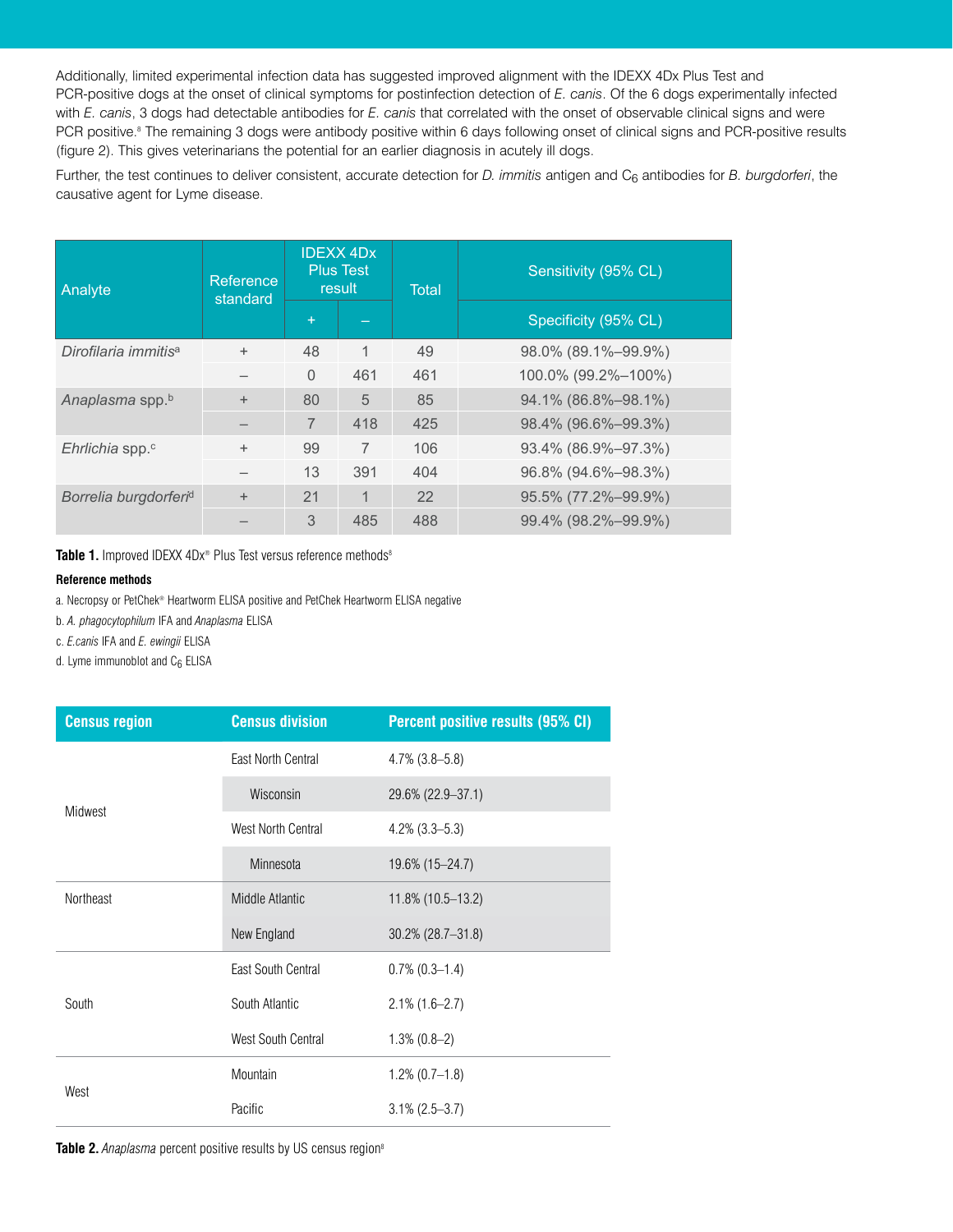

**Figure 2.** *E. canis* experimental infection—positive result days postinfection<sup>8</sup>

# What to do with positive results on the IDEXX 4Dx Plus Test

Using an IDEXX 4Dx® Plus Test for annual vector-borne disease screening provides valuable medical information about the infectious organisms to which dogs in your practice are being exposed. The *IDEXX 4Dx Plus Test Clinical Reference Guide* offers an overview of each organism and associated disease(s), including the vector, clinical signs, and suggested protocols for dogs with a positive serologic result on the IDEXX 4Dx Plus Test. VetConnect® PLUS provides step-by-step results-specific considerations and interpretations aimed at determining if the dog has results consistent with an active infection.

| 4 Clinical Decision Support \\\\ Graphing<br>4Dx Anaplasma antibody positive<br>Does this dog have one or more clinical signs consistent                                                                          | <b>Order New Diagnostics</b><br>History v Communications v                                                     |                                  | <b>POPPY TURNER 123456</b><br>Canine   Beagle   Male   5y   Profile ~<br>Nov 18 Aug 5 Jan 13<br>Dec 8 | Apr 5<br>2019                                                            | 2020                  |
|-------------------------------------------------------------------------------------------------------------------------------------------------------------------------------------------------------------------|----------------------------------------------------------------------------------------------------------------|----------------------------------|-------------------------------------------------------------------------------------------------------|--------------------------------------------------------------------------|-----------------------|
| with tick-borne disease?<br>◯ Yes<br>$\bullet$ No                                                                                                                                                                 | 00<br>4 Clinical Decision Support v. Graphing                                                                  | <b>CLBO</b><br>Θ<br>$\checkmark$ |                                                                                                       | Result Details v                                                         |                       |
| A positive Anaplasma result indicates the presence of                                                                                                                                                             | List   Summary   Decans                                                                                        |                                  | 4/5/20                                                                                                |                                                                          |                       |
| Anaplasma antibodies which may be due to a prior or<br>current infection.                                                                                                                                         | 4Dx Anaplasma antibody positive                                                                                |                                  | 11:09 AM<br>Negative                                                                                  | Heartworm                                                                | <b>Serology</b><br>38 |
| NEXT STEP CONSIDERATIONS<br>A CBC with blood film evaluation on a fresh whole blood<br>sample is recommended to evaluate for evidence of<br>clinical anaplasmosis:<br>· CBC with blood film                       | Does this dog have one or more clinical signs consistent<br>with tick-borne disease?<br>○ Yes<br>$\bigcirc$ No |                                  | Negative<br>Negative                                                                                  | Antigen<br>Ehrlichia canis/<br>ewingii<br>Lyme (Borrelia<br>burgdorferi) | 88<br>88              |
| · Thrombocytopenia<br>· Anemia<br>· Neutrophilia<br>· Monocytosis                                                                                                                                                 | 4Dx heartworm antigen negative                                                                                 |                                  | Positive                                                                                              | Anaplasma<br>phagocytophilum/<br>platys                                  | m                     |
| Consider a chemistry panel with SDMA and urinalysis with<br>UPC (if indicated) to evaluate for secondary kidney<br>disease.<br>- Chemistry panel with SDMA<br>· If indicated: Urinalysis with UPC<br>LEARN MORE C | Does this dog have one or more clinical signs consistent<br>with heartworm disease?<br>C Yes<br>$\bigcirc$ No  |                                  |                                                                                                       |                                                                          |                       |
| CKD and Vector-Borne Disease, CAPC Maps, Additional<br>Vector-Borne Disease Resources<br>Concurrent conditions may exist. Always consider all possible<br>differentials.                                          |                                                                                                                |                                  |                                                                                                       |                                                                          |                       |
| Hide Next Step Considerations A                                                                                                                                                                                   |                                                                                                                |                                  |                                                                                                       |                                                                          |                       |